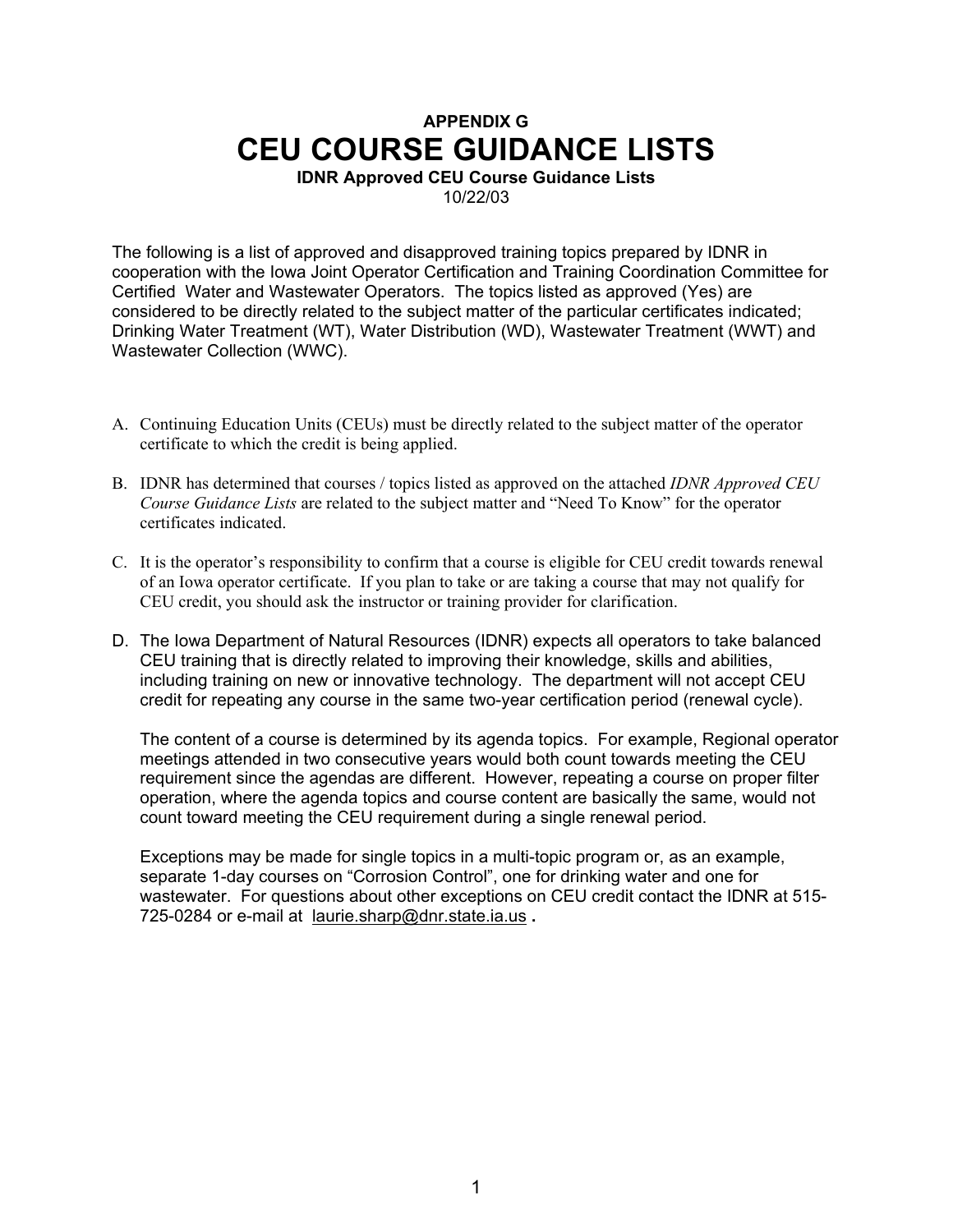| <b>Public Water Supply Operators Only</b>                                                      | <b>WT</b>      | <b>WD</b>      |
|------------------------------------------------------------------------------------------------|----------------|----------------|
| Aeration                                                                                       | Yes            | N <sub>0</sub> |
| Arsenic Removal                                                                                | Yes            | N <sub>o</sub> |
| Aquifer Storage and Recovery                                                                   | Yes            | Yes            |
| <b>Bacteriological Sampling Procedures</b>                                                     | Yes            | Yes            |
| Chemical Storage and Handling                                                                  | Yes            | No             |
| Coagulation and Flocculation; Chemistry, Treatment Options, Process Control                    | Yes            | N <sub>0</sub> |
| <b>Corrosion Control</b>                                                                       | Yes            | Yes            |
| Cross-connection, Backflow Prevention                                                          | Yes            | Yes            |
| Dechlorination                                                                                 | No             | Yes            |
| Disinfection; Chemistry, Agents, Efficacy, Equipment, Process Control                          | Yes            | No             |
| Disinfection of New Mains and Repairs                                                          | No             | Yes            |
| Disinfection of Water Storage Facilities                                                       | Yes            | N <sub>0</sub> |
| Distribution System; Mains, Taps, Maintenance, Repairs                                         | N <sub>o</sub> | Yes            |
| Drinking Water Standards and Regulations                                                       | Yes            | Yes            |
| Filtration; Media, Equipment, Process Control, Optimization                                    | Yes            | No             |
| Fire Flow Testing                                                                              | No             | Yes            |
| Flow Measurement; Open Channel, Pipeline, Equipment, Calibration                               | Yes            | No             |
| Fluoridation                                                                                   | Yes            | N <sub>0</sub> |
| Flushing, Pigging, and Swabbing                                                                | N <sub>o</sub> | Yes            |
| Groundwater Basics; Aquifers                                                                   | Yes            | Yes            |
| Hydrants, Valves, Exercising Programs                                                          | No             | Yes            |
| Iron and Manganese Removal; Occurrence, Chemistry, Treatment Options                           | Yes            | N <sub>o</sub> |
| Leak Detection/Water Audits                                                                    | No             | Yes            |
| Mapping, Locating, Tracer Wire                                                                 | No             | Yes            |
| Membrane Processes; Micro-filtration, Reverse Osmosis (RO), Electro Dialysis Reversal<br>(EDR) | Yes            | N <sub>o</sub> |
| Metering; Types, Sizing, Maintenance, Testing, Automated Meter Reading (AMR)                   | No             | Yes            |
| Nitrate Removal                                                                                | Yes            | N <sub>0</sub> |
| Ozonation                                                                                      | Yes            | N <sub>0</sub> |
| Pesticide and Herbicide Reduction                                                              | Yes            | N <sub>o</sub> |
| Process Optimization and Upgrade                                                               | Yes            | N <sub>o</sub> |
| Residuals Disposal                                                                             | Yes            | N <sub>o</sub> |
| Sampling and Testing for Process Control                                                       | Yes            | N <sub>0</sub> |
| Sedimentation/Clarification; Equipment, Process Control                                        | Yes            | N <sub>0</sub> |
| Service Line Thawing                                                                           | No             | Yes            |
| Services Lines and Curb Box Maintenance                                                        | No             | Yes            |
| Softening by Cation Exchange; Chemistry, Treatment Options, Process Control                    | Yes            | N <sub>0</sub> |
| Softening by Chemical Precipitation; Chemistry, Treatment Options, Process Control             | Yes            | N <sub>0</sub> |
| Storage; Coatings, Inspection, Maintenance and Repair                                          | No             | Yes            |
| Storage; Plant and Distribution System                                                         | Yes            | No             |
| <b>Surface Water Treatment Problems</b>                                                        | Yes            | N <sub>0</sub> |
| Taste and Odor Control                                                                         | Yes            | N <sub>0</sub> |
| Trenchless Construction; Pipe Bursting                                                         | No             | Yes            |
| <b>Water Source Characteristics</b>                                                            | Yes            | Yes            |
| Well Drilling and Development                                                                  | Yes            | Yes            |
| Well Maintenance and Rehabilitation                                                            | Yes            | Yes            |
| Well Operation, Yield, Drawdown, Etc.                                                          | Yes            | Yes            |
| Wellhead and Surface Water Protection                                                          | N <sub>0</sub> | Yes            |
| Zebra Mussel Control                                                                           | Yes            | No             |

## **Process/Quality Control Topics Approved Specifically for:**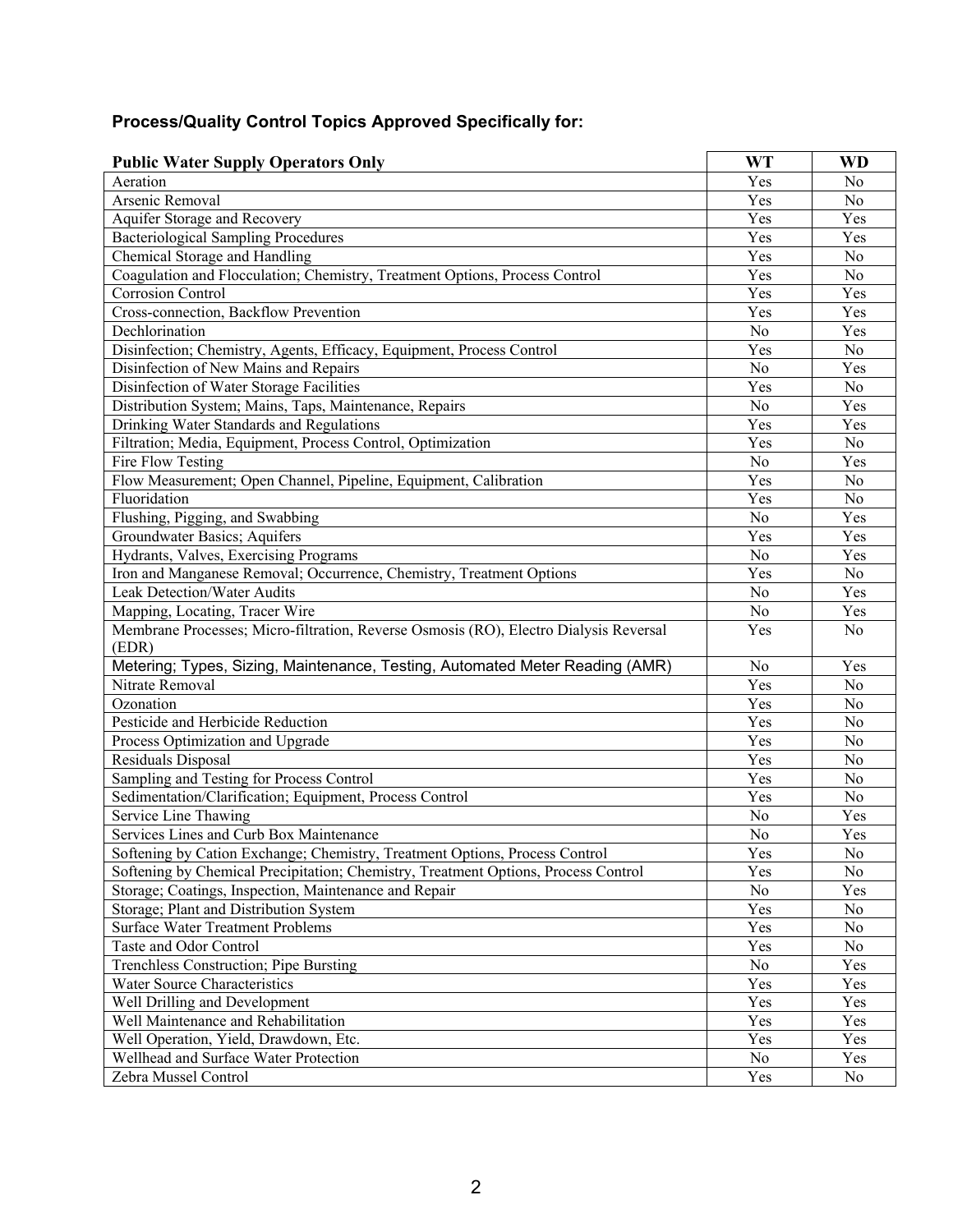| <b>Process/Quality Control Topics Approved Specifically for:</b> |  |  |
|------------------------------------------------------------------|--|--|
|------------------------------------------------------------------|--|--|

| <b>Wastewater Treatment Operators Only</b>                                                                     | <b>WWT</b>                | *WWC           |
|----------------------------------------------------------------------------------------------------------------|---------------------------|----------------|
| Advanced/Tertiary Processes such as Nutrient Removal, Ammonia Removal, Ultra-solids                            | Yes                       | N <sub>0</sub> |
| Removal                                                                                                        |                           |                |
| Alternative Technologies                                                                                       | Yes                       | N <sub>0</sub> |
| Biological Treatment by Attached Growth, Fixed Film Systems such as Trickling Filters,                         | Yes                       | N <sub>0</sub> |
| RBCs, Equipment, Process Control                                                                               |                           |                |
| Biological Treatment by Suspended Growth Systems such as Activated Sludge,<br>SBRs, Equipment, Process Control |                           | N <sub>0</sub> |
| Biological Treatment by Coupled Systems such as Trickling Filter/Activated Sludge (TF/AS),                     | Yes                       | N <sub>0</sub> |
| Trickling Filter/Solid Contact (TF/SC)                                                                         |                           |                |
| Biosolids Disposal/Land Application, Regulations, Equipment, Process Control, Records,                         | Yes                       | No             |
| Monitoring                                                                                                     |                           |                |
| <b>Corrosion Control</b>                                                                                       | Yes                       | Yes            |
| Cross-connection, Backflow Prevention                                                                          | Yes                       | Yes            |
| Disinfection;                                                                                                  | Yes                       | N <sub>o</sub> |
| Flow Measurement; Open Channel, Pipeline, Equipment, Calibration                                               | Yes                       | Yes            |
| Flushing, Pigging, and Swabbing                                                                                | $No$ (*yes)               | Yes            |
| Grease Removal and Disposal; Equipment, Process Control                                                        | Yes                       | N <sub>0</sub> |
| Grit Removal and Disposal; Equipment, Process Control                                                          | Yes                       | No             |
| Inflow / Infiltration in Sanitary Sewers                                                                       | $No$ (*yes)               | Yes            |
| Industrial Wastes, Pretreatment                                                                                | Yes                       | Yes            |
| Lagoons; Facultative, Anaerobic, Aerated, Function, Process Control                                            | Yes                       | No             |
| <b>Lift Stations</b>                                                                                           | $No$ (*yes)               | Yes            |
| Odor Control                                                                                                   | Yes                       | Yes            |
| Overflows and Bypass Control                                                                                   | $No$ (*yes)               | Yes            |
| Process Optimization and Upgrade                                                                               | Yes                       | N <sub>0</sub> |
| Sampling and Testing                                                                                           | Yes                       | Yes            |
| <b>Sand Filters</b>                                                                                            | Yes                       | N <sub>o</sub> |
| Screens, Grinders; Equipment, Process Control                                                                  | Yes                       | No             |
| Sedimentation; Equipment, Process Control                                                                      | Yes                       | N <sub>0</sub> |
| Service Lines and Connections                                                                                  | $No$ (*yes)               | Yes            |
| Sewers and Manholes; Materials, Maintenance, Tapping, Repairs                                                  | $No$ <sup>*</sup> yes $)$ | Yes            |
| Sewer and Manholes; Inspection, televising (TV), Cleaning                                                      | $No$ (*yes)               | Yes            |
| Sludge Treatment; Anaerobic, Aerobic, Thickening, Dewatering, Equipment, Process<br>Control                    | Yes                       | No             |
| Sources and Characteristics                                                                                    | Yes                       | Yes            |
| Trenchless Technologies, Pipe Bursting                                                                         | $No$ (*yes)               | Yes            |
| Wetlands for Wastewater Treatment                                                                              | Yes                       | No             |

*Note: (\*yes) indicates that as long as WWC certification is voluntary, all Approved topics on both the WWT and WWC lists are eligible for CEU credit for either WWT or WWC certification and upgrade.* 

#### **General Topics Approved for All Classifications: WT, WD, WWT and WWC.**

| <b>Basic Electricity</b>               | Math for Operations                   |
|----------------------------------------|---------------------------------------|
| <b>Basic Hydraulics</b>                | Microbiology                          |
| Blowers, Compressors, Generators, HVAC | Motor Control Centers                 |
| <b>Chemical Feed Systems</b>           | Pipes, Valves, Fittings               |
| Chemistry                              | Programmable Logic Controllers (PLCs) |
| Computer Use in O&M                    | <b>Pumping Stations</b>               |
| Electrical Controls/SCADA              | Pumps and Motors                      |
| Instrumentation                        | <b>Standby Facilities</b>             |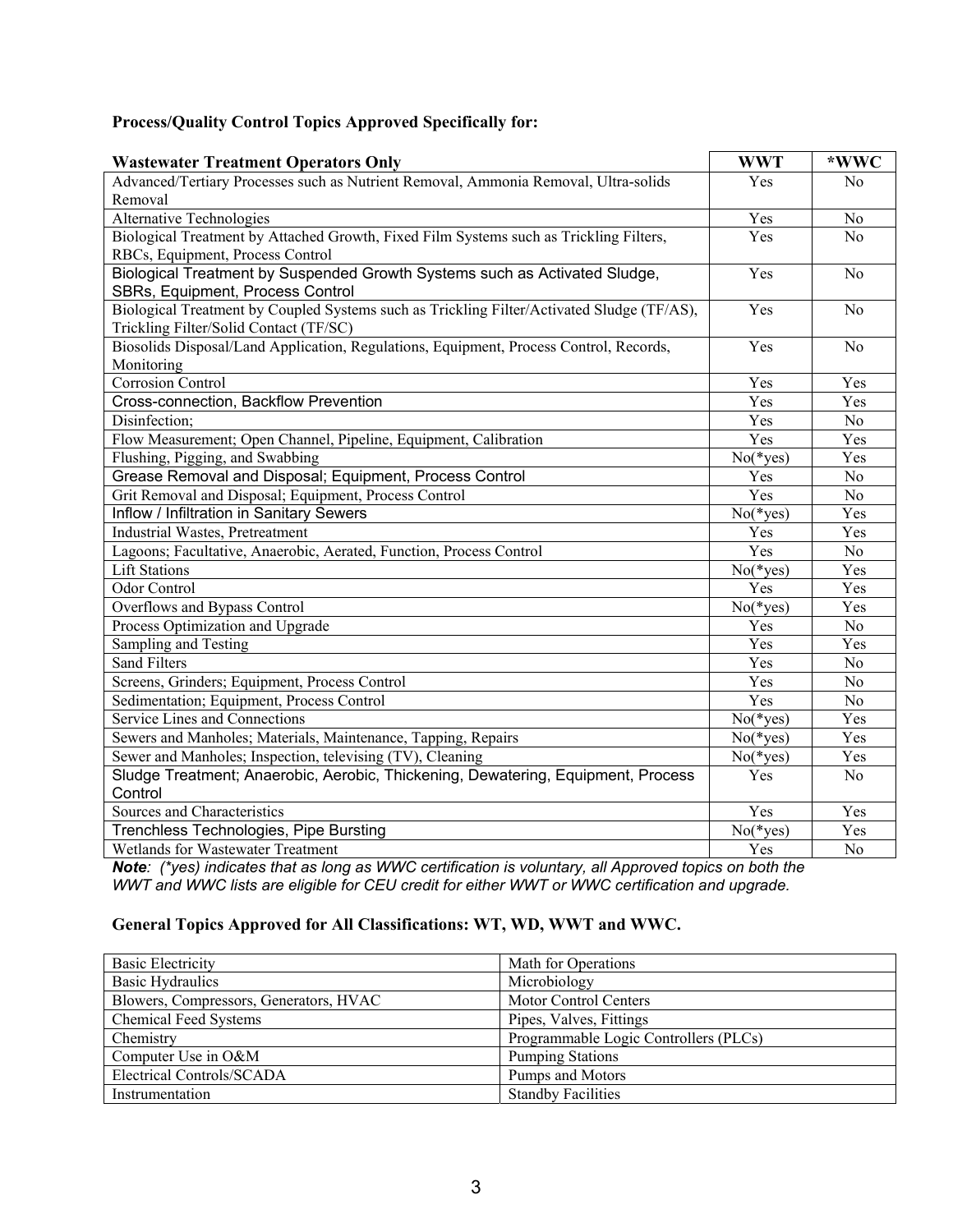| Safety in O & M                                        | <b>WT</b>      | <b>WD</b>      | <b>WWT</b>     | <b>WWC</b>      |
|--------------------------------------------------------|----------------|----------------|----------------|-----------------|
| <b>Backhoe Operator</b>                                | No             | Yes            | Yes            | Yes             |
| <b>Blood-borne Pathogens</b>                           | N <sub>o</sub> | N <sub>o</sub> | Yes            | Yes             |
| Chains, Slings, Wire Rope                              | Yes            | Yes            | Yes            | Yes             |
| Chlorine Safety                                        | Yes            | Yes            | Yes            | No              |
| <b>Confined Space Awareness</b>                        | Yes            | Yes            | Yes            | Yes             |
| Excavations, Competent Person                          | No             | Yes            | Yes            | Yes             |
| Excavations, Trenching/Shoring                         | N <sub>o</sub> | Yes            | Yes            | Yes             |
| Haz. Com./Right-to-Know                                | Yes            | Yes            | Yes            | Yes             |
| Iowa One Call                                          | N <sub>o</sub> | Yes            | N <sub>o</sub> | Yes             |
| Lab Safety                                             | Yes            | No             | Yes            | $\overline{No}$ |
| Ladder Safety                                          | Yes            | Yes            | Yes            | Yes             |
| Lockout/Tagout                                         | Yes            | Yes            | Yes            | Yes             |
| Personal Protective Equipment                          | Yes            | Yes            | Yes            | Yes             |
| <b>Respiratory Protection</b>                          | Yes            | No             | Yes            | Yes             |
| Safe Handling of Materials                             | Yes            | Yes            | Yes            | Yes             |
| Traffic Control/Work Zone Safety                       | N <sub>o</sub> | Yes            | Yes            | Yes             |
| <b>Administration / Management</b>                     |                |                |                |                 |
| Capacity Management O&M (CMOM)                         | No             | N <sub>o</sub> | Yes            | Yes             |
| Compliance—Regs, Permits, SDWA, CWA, IDNR Update       | Yes            | Yes            | Yes            | Yes             |
| Construction/Inspection/Design Build                   | Yes            | Yes            | Yes            | Yes             |
| Customer Relations, P.R., Media, Public Notification   | Yes            | Yes            | Yes            | Yes             |
| <b>Customer Water Quality Inquiries</b>                | Yes            | Yes            | N <sub>o</sub> | $\overline{No}$ |
| Emergency, Security, Vulnerability                     | Yes            | Yes            | Yes            | Yes             |
| <b>Energy Efficiency</b>                               | Yes            | Yes            | Yes            | Yes             |
| Finance, Budget, Viability, Rates                      | Yes            | Yes            | Yes            | Yes             |
| Financing Programs, Federal and State                  | Yes            | Yes            | Yes            | Yes             |
| Inflow / Infiltration in Sanitary Sewers               | N <sub>o</sub> | N <sub>o</sub> | Yes            | Yes             |
| Industrial Wastes, Pretreatment                        | N <sub>o</sub> | No             | Yes            | Yes             |
| Legal Issues for Water Utilities                       | Yes            | Yes            | No             | No              |
| Operator Certification                                 | Yes            | Yes            | Yes            | Yes             |
| Planning                                               | Yes            | Yes            | Yes            | Yes             |
| Point of Use, Point of Entry Devices                   | Yes            | Yes            | N <sub>o</sub> | $\rm No$        |
| Quality Circles, Continuous Process Improvement        | Yes            | Yes            | Yes            | Yes             |
| Records and Reports, CCR                               | Yes            | Yes            | Yes            | Yes             |
| Sanitary Surveys, Inspections                          | Yes            | Yes            | Yes            | Yes             |
| Service Shutoff                                        | Yes            | Yes            | No             | No              |
| <b>Statistical Process Control Techniques</b>          | Yes            | Yes            | Yes            | Yes             |
| Telecom on Water Towers                                | Yes            | Yes            | N <sub>o</sub> | N <sub>o</sub>  |
| Utility Locating, Geographic Information Systems (GIS) | N <sub>o</sub> | Yes            | N <sub>o</sub> | Yes             |
| Water Conservation                                     | Yes            | Yes            | N <sub>o</sub> | No              |
| Watershed Protection, Surface and Groundwater          | Yes            | Yes            | N <sub>0</sub> | N <sub>o</sub>  |

### **Topics Approved for Only Specific WT, WD, WWT, or WWC Classifications**